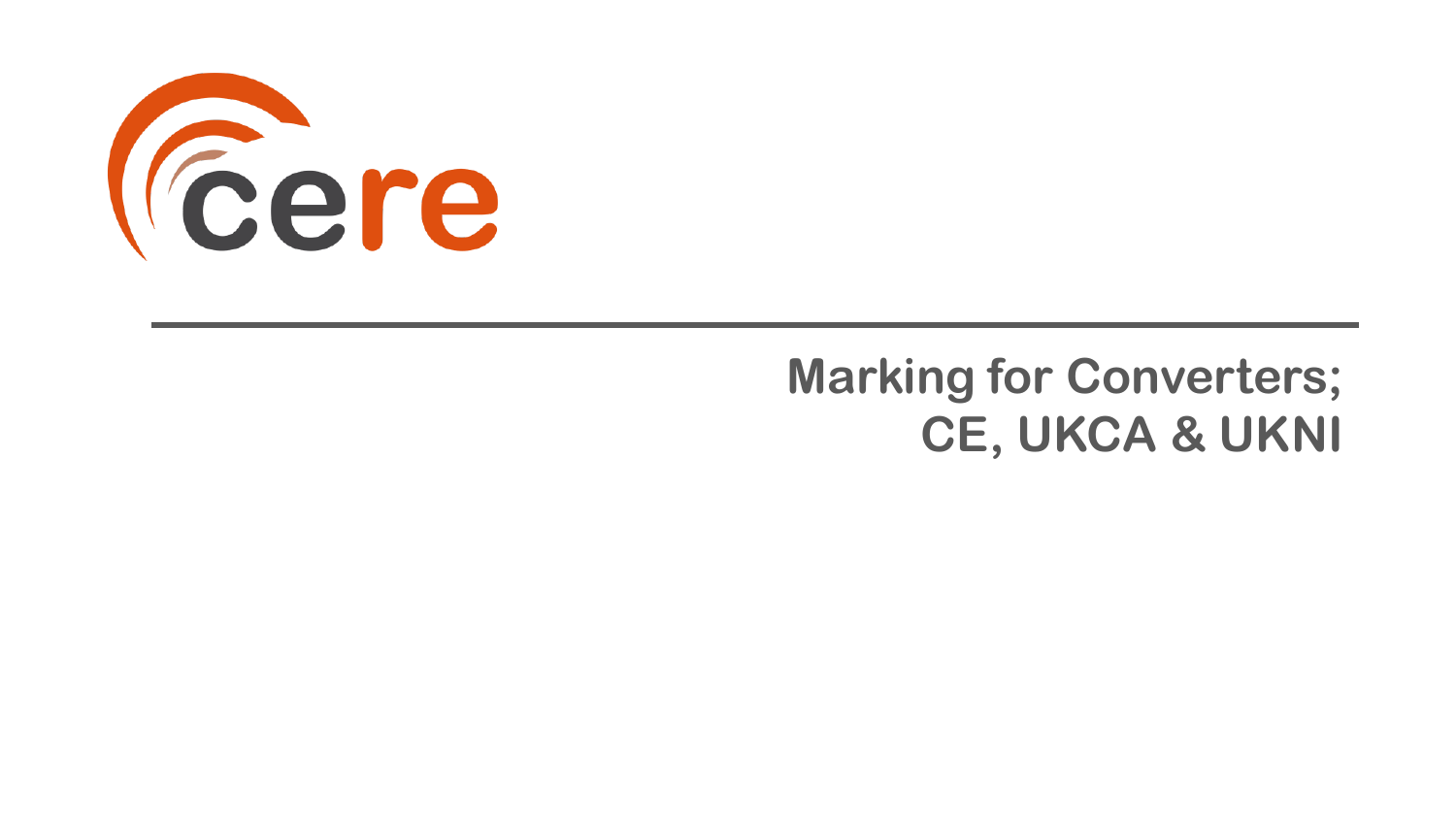

### **Who we are**



**CERE was originally set up as a Certification Entity for Renewable Energies.**

**CERE was created to be the access key on the target countries for Renewable Energies, where certification of components, full installations certificates, modeling and software validation of renewable Power Plants, were required.**

**The company is accredited as Testing Laboratory and Certification Body.**

**Our services include Testing and Certification according Safety, EMC, Grid Quality, grid connection requirements, design certification and complete installations Certificates, complementary simulations, modelling validation, electromagnetic transient analysis.**

**This full process includes Inspection, Testing and Certification of Components such as PV modules, Wind and PV converters, trackers, transformers, string boxes, combiner boxes, etc., and the Certification for full Power Plants according particular country, DSO or TSO requirements and / or According Client Requests**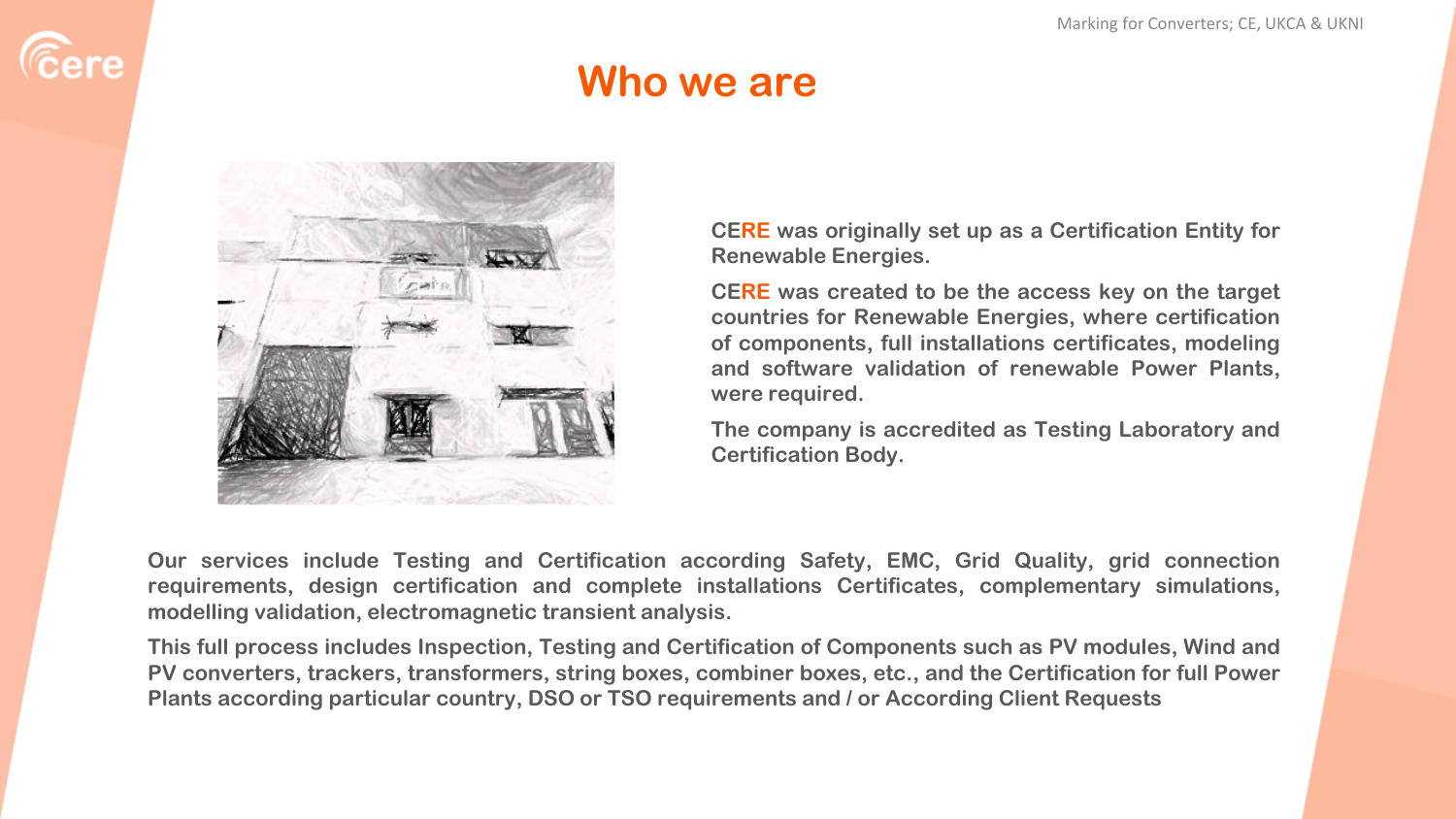## **CERE Profile**

**The Company is managed by Miguel Martínez. Its team has a large experience in Certification for more than 10 years, including renewable energy's components and installations for worldwide grid integration, design, safety, EMC and grid quality, among others.**

**During the last 6 years CERE has grown exponentially, diversifying its services until the actual company structure:**



*Cere* 

- **Electrical Vehicle Charger**
- **Transformers**
- **Medical devices**
- **Electric and Electronic devices**
- **Quality System certification**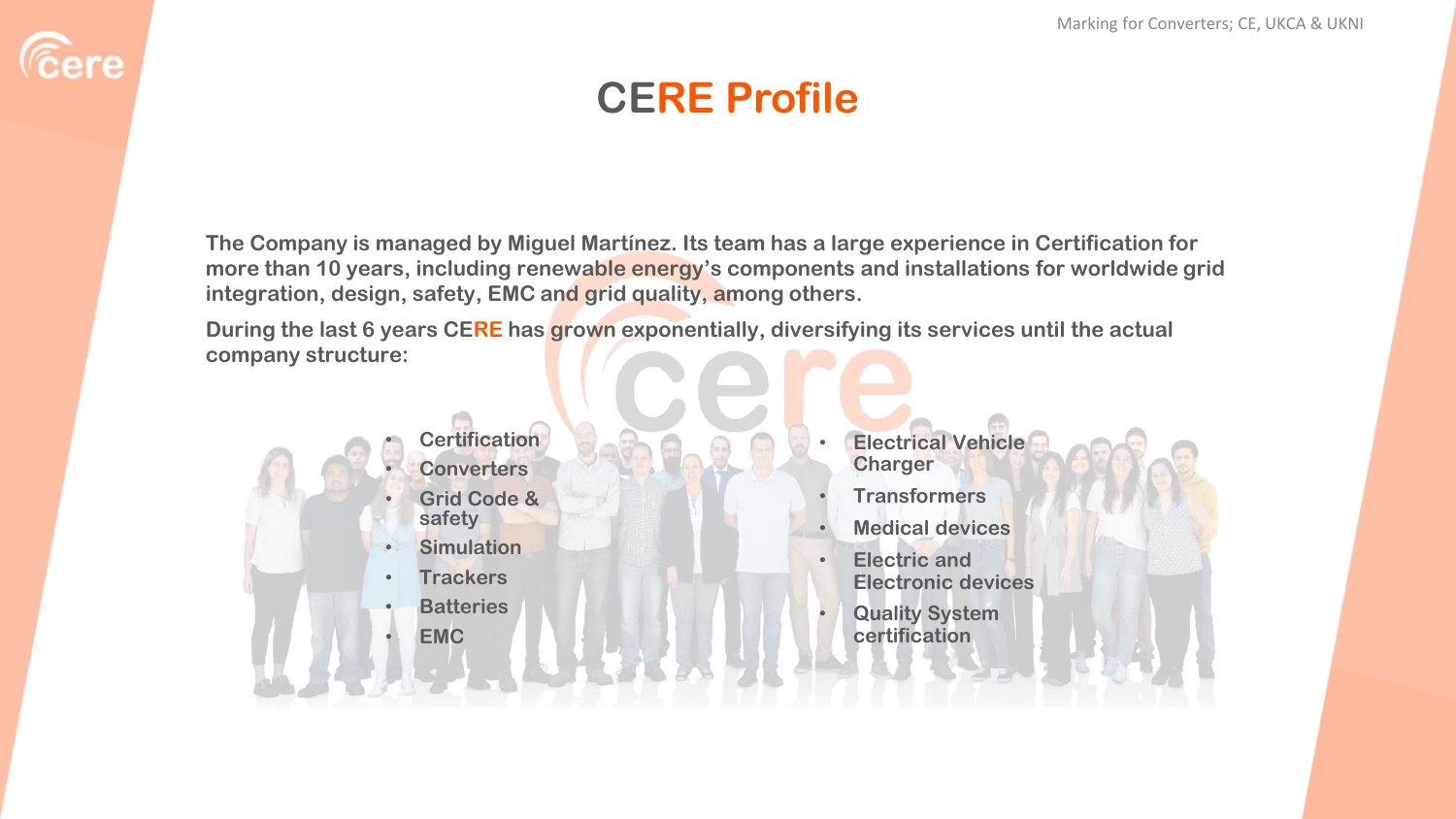### **CERE Capabilities**

**CERE's Facilities in Getafe, Madrid, Spain have the following installations:**

- **Test site up to 500kVA for all kind of converters and Battery testing**
- **Test site up to 250kVA for all kind of converters including frequency variators up to 400Hz**
- **Test site up to 100kVA for DC-AC converters**
- **Test site up to 50kVA for all kind of converters and Battery testing. The source can act as DC source and AC source and electronic loads**
- **Test site up to 10kVA for single phase and three phase converters**
- **Passive loads up to 100kVA**
- **Electronic loads for Antiislanding up to 500kVA**
- **EMC Chamber and EMC laboratory**
- **Safety laboratory**

*<u>Cere</u>* 

• **Simulation laboratory including Power Factory, PSSE and MATLAB**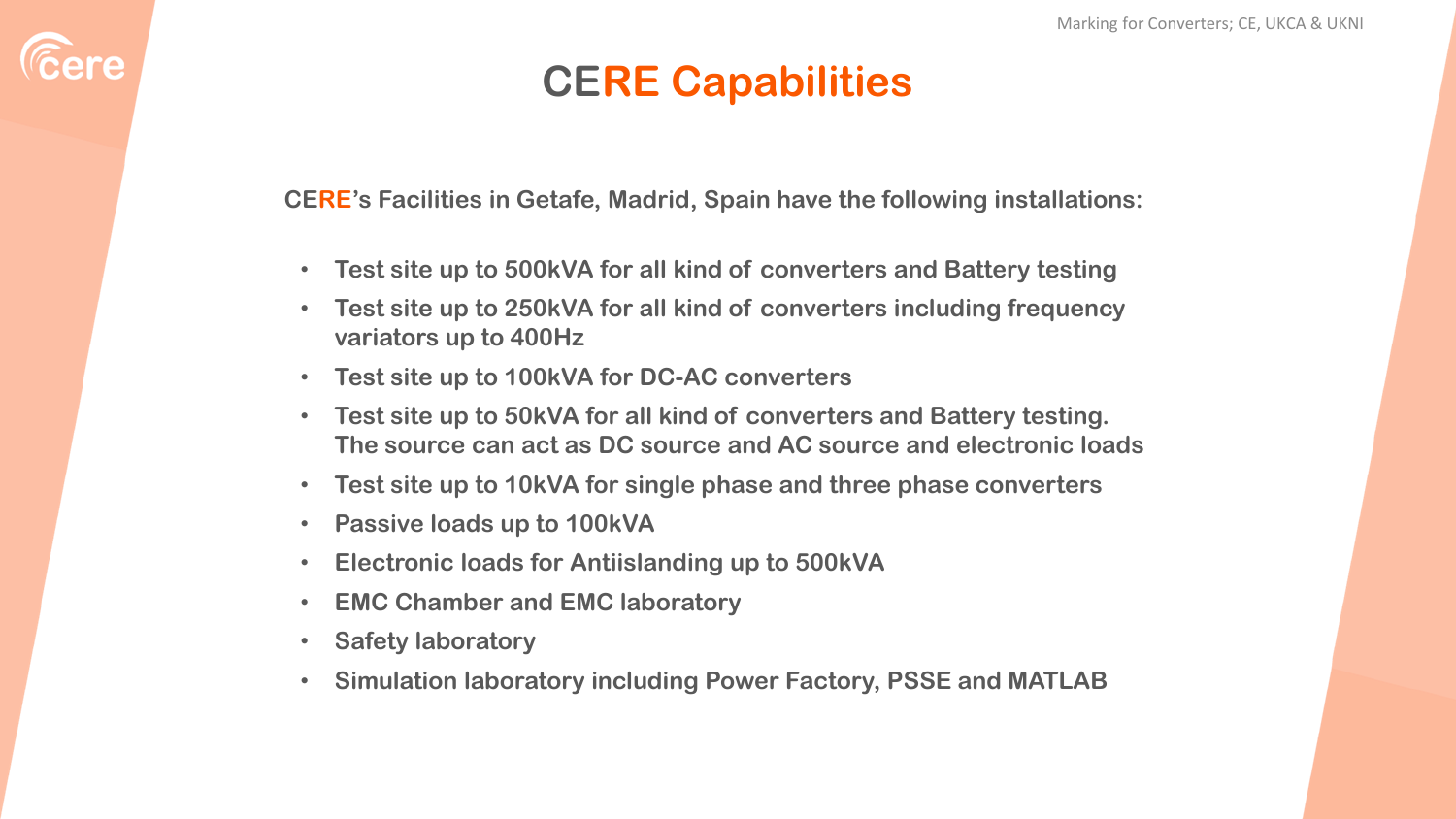

# **What's CERE Renewables?**



**CERE Renewables is a department created to cover the demand of services for renewable energies components inside of CERE (Certification Entity for Renewable Energies)**

**CERE Renewables and particularly the solution for converters for the European market was created to provide support and trust at any stage of certification and testing for EMC and Safety requirements and the Client to be able to provide a self declaration CE Marking and/or UKCA & UKNI Marking.**

**Our services include Testing and Certification according different standards.**

**This process includes testing, certification and verification of converters and their components.**

**The electrical laboratory has developed a section with expert technicians in this field. We have carried out tests for Safety, EMC, grid quality and Grid connection market.**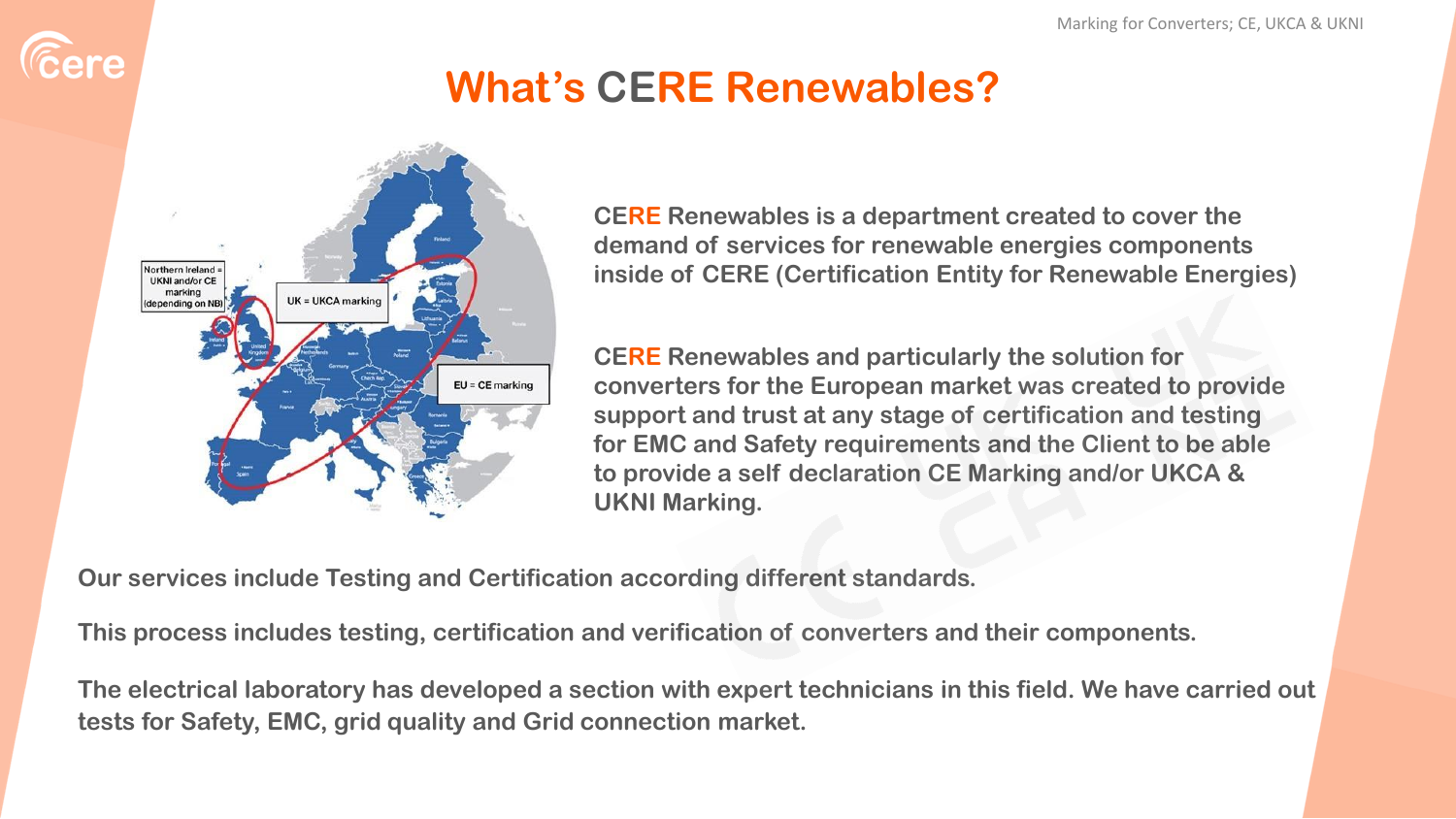#### **CERE's Accreditations**

- **CERE is accredited by ENAC and a2La (IAF/ILAC members) as Certification Body According ISO 17065 and Testing Laboratory according ISO 17025 for Power Generating Units. This fact ensures a deep knowledge in international requirements for components and Renewable Energies Power Plants.**
- **CERE is also CBTL and NCB for the IEC Scheme.**
- **MET approval for the North American market**
- **Sunspec approval**

*Cere* 

- **SII approval for Israel**
- **RETIE approved certification body for PV inverters (Colombia)**
- **Corean Approval**

**CERE's Accreditation can be checked in:** <http://www.cerecertification.com/accreditations>









**ACCREDITED** CERTIFICATE #5314.03





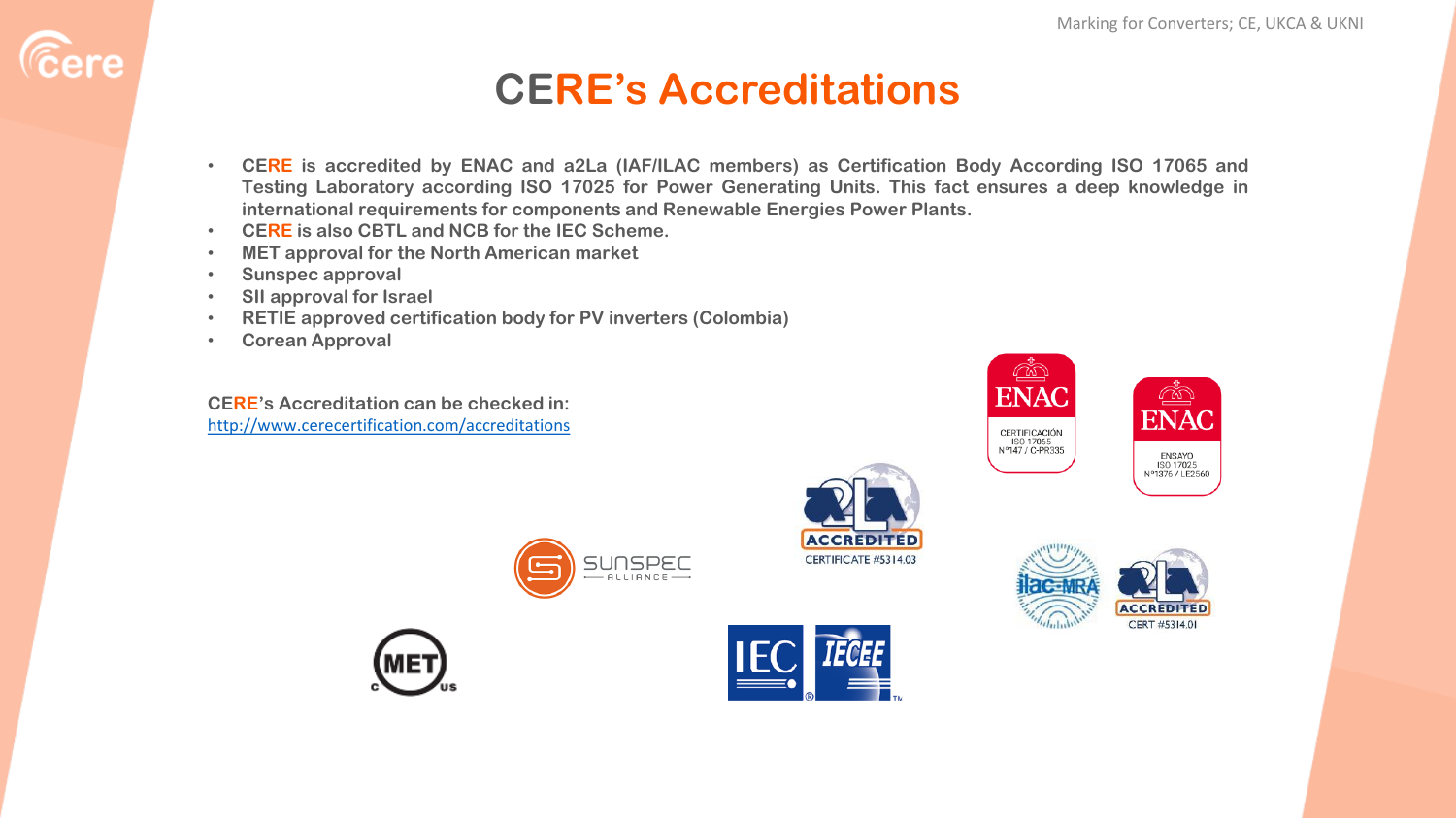### **Applicable Standards**

**Depending on the applicability of the converter, there will be different standards to fulfill for getting the products into the different installations and Markets.**

**Depending on the area of Europe to intall the product:**

- **1. CE Marking and CE self declaration for all Europe except United Kingdom**
- **2. UKCA Marking and UKCA self declaration for Great Britain since January 1 st 2021**
- **3. UKNI Marking and UKNI self declaration for North Ireland since January 1 st 2021**

**For any of the abovementioned marking processes, the converter shall fulfil the following requirements**

- **1. Safety requirements for Marking and self declaration.**
	- **1. Low Voltage 2014/35/UE**

**Eere** 

- **2. UK Legislation; Electrical Equipment (Safety) Regulations 2016.**
- **2. EMC requirements for Marking and self declaration.**
	- **1. Electromagnetic Compatibility 2014/30/UE**
	- **2. UK Legislation; Electromagnetic Compatibility Regulations 2016**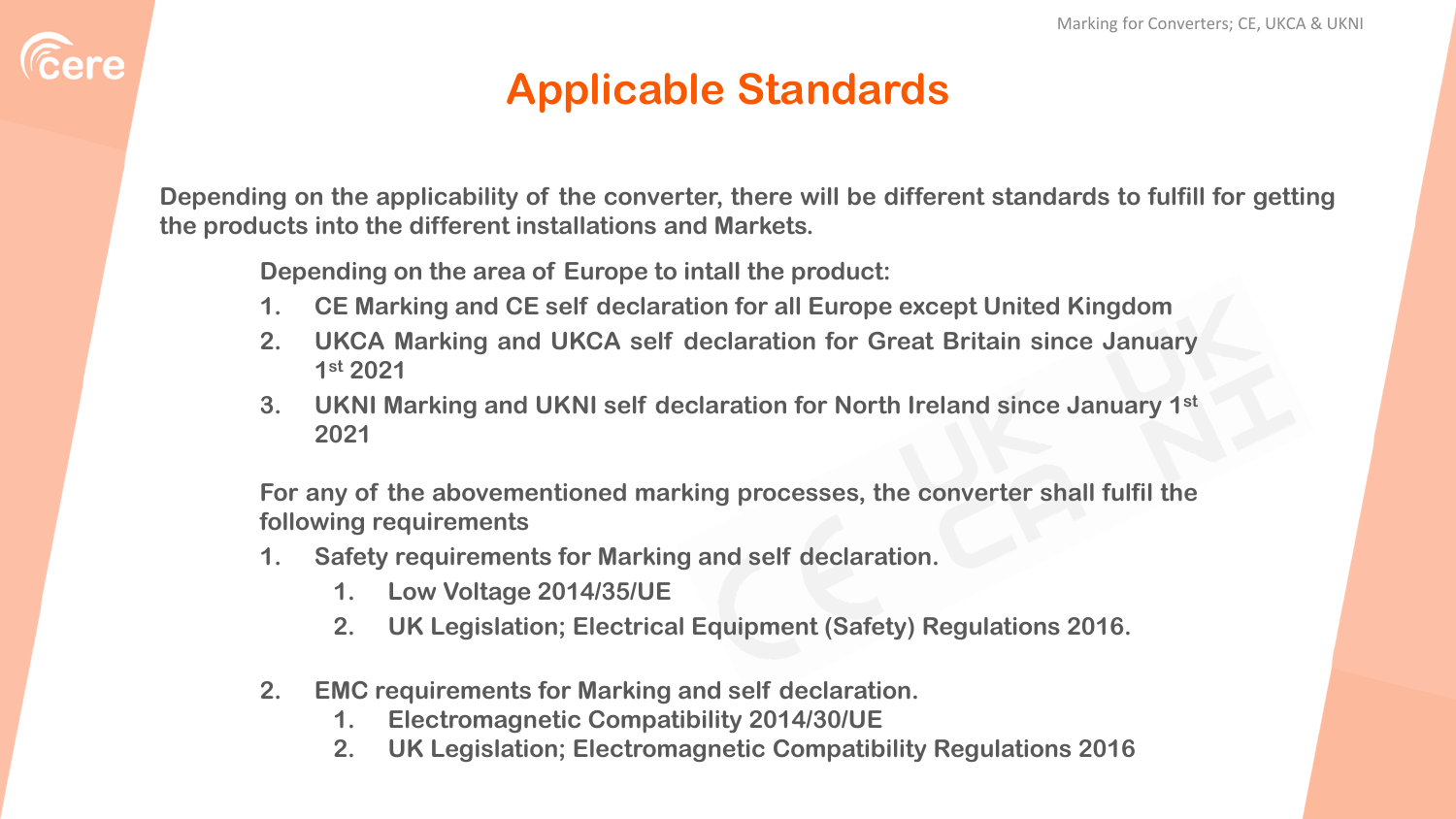### **Applicable Standards**

**Eere** 

- **1. Safety Standards for converters and safety requirements for Marking & self declaration:**
- **- IEC 62477-1:2012+AMD1:2016 Safety requirements for power electronic converter systems and equipment - Part 1: General. Standanlone and / or Grid connected converters**
- **- IEC 62109-1:2010 Safety of power converters for use in photovoltaic power systems - Part 1: General requirements Standanlone and / or Grid connected converters**
- **- IEC 62109-2:2011 Safety of power converters for use in photovoltaic power systems - Part 2: Particular requirements for inverters Standanlone and / or Grid connected converters**
- **- IEC 62909-1:2017 Bi-directional grid connected power converters - Part 1: General requirements.**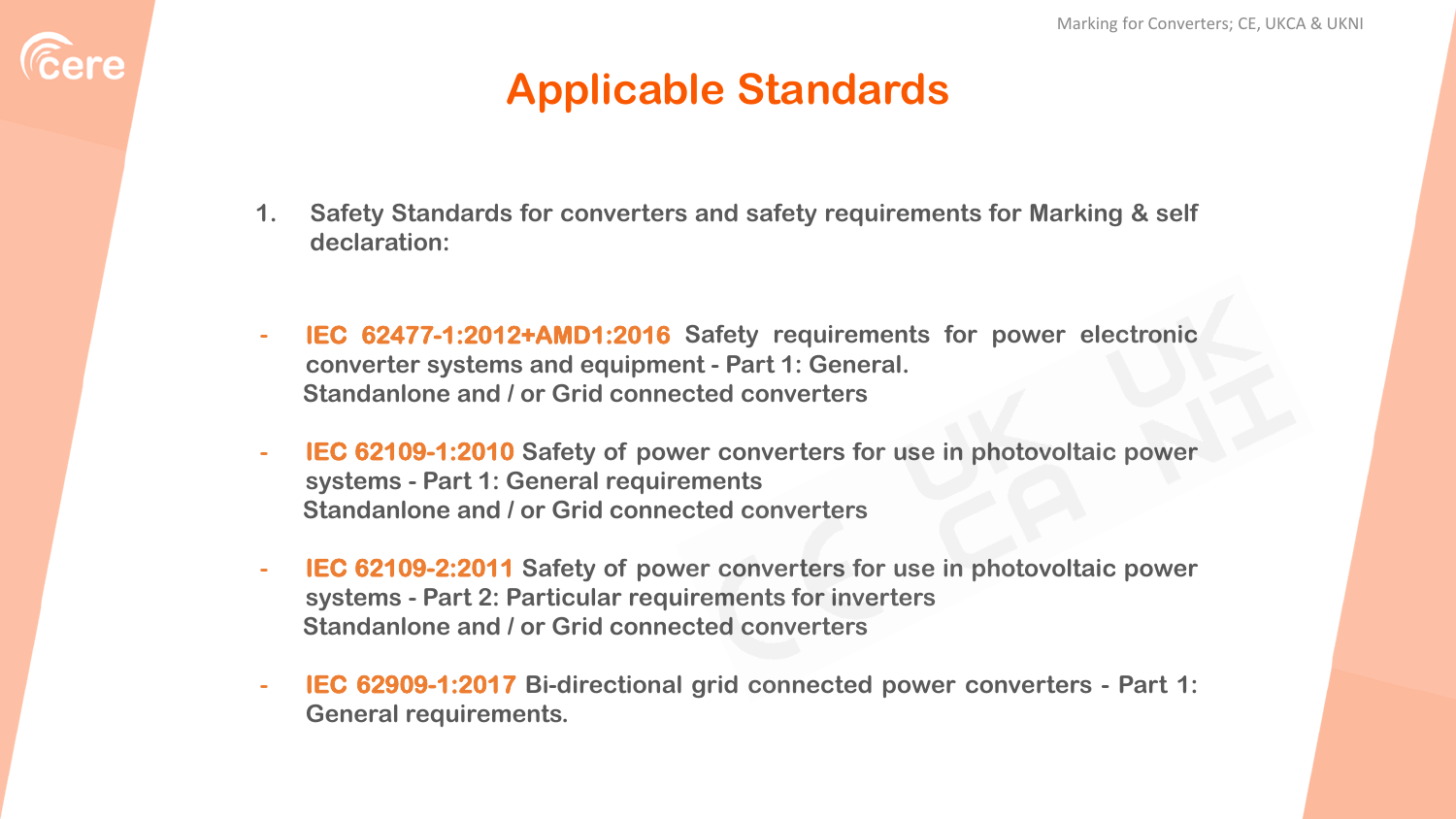### **Applicable Standards**

**2. EMC Standards for converters and EMC requirements for Marking & self declaration:**

*<u>Cere</u>* 

- **- IEC 61000-6-1:2016 Electromagnetic compatibility (EMC) - Part 6-1: Generic standards - Immunity standard for residential, commercial and light-industrial environments.**
- **- IEC 61000-6-2:2016 Electromagnetic compatibility (EMC) - Part 6-2: Generic standards - Immunity standard for industrial environments.**
- **- IEC 61000-6-3:2016 Electromagnetic compatibility (EMC) - Part 6-3: Generic standards - Emission standard for equipment in residential environments.**
- **- IEC 61000-6-4:2018 Electromagnetic compatibility (EMC) - Part 6-4: Generic standards - Emission standard for industrial environments.**
- **- EN 55011:2016 Industrial, scientific and medical equipment Radio-frequency disturbance characteristics – Limits and methods of measurement. (Electromagnetic Compatibility Regulations 2016).**
- **- CISPR-11:2015+AMD1:2016+AMD2:2019 Industrial, scientific and medical equipment – Radio-frequency disturbance characteristics – Limits and methods of measurement.**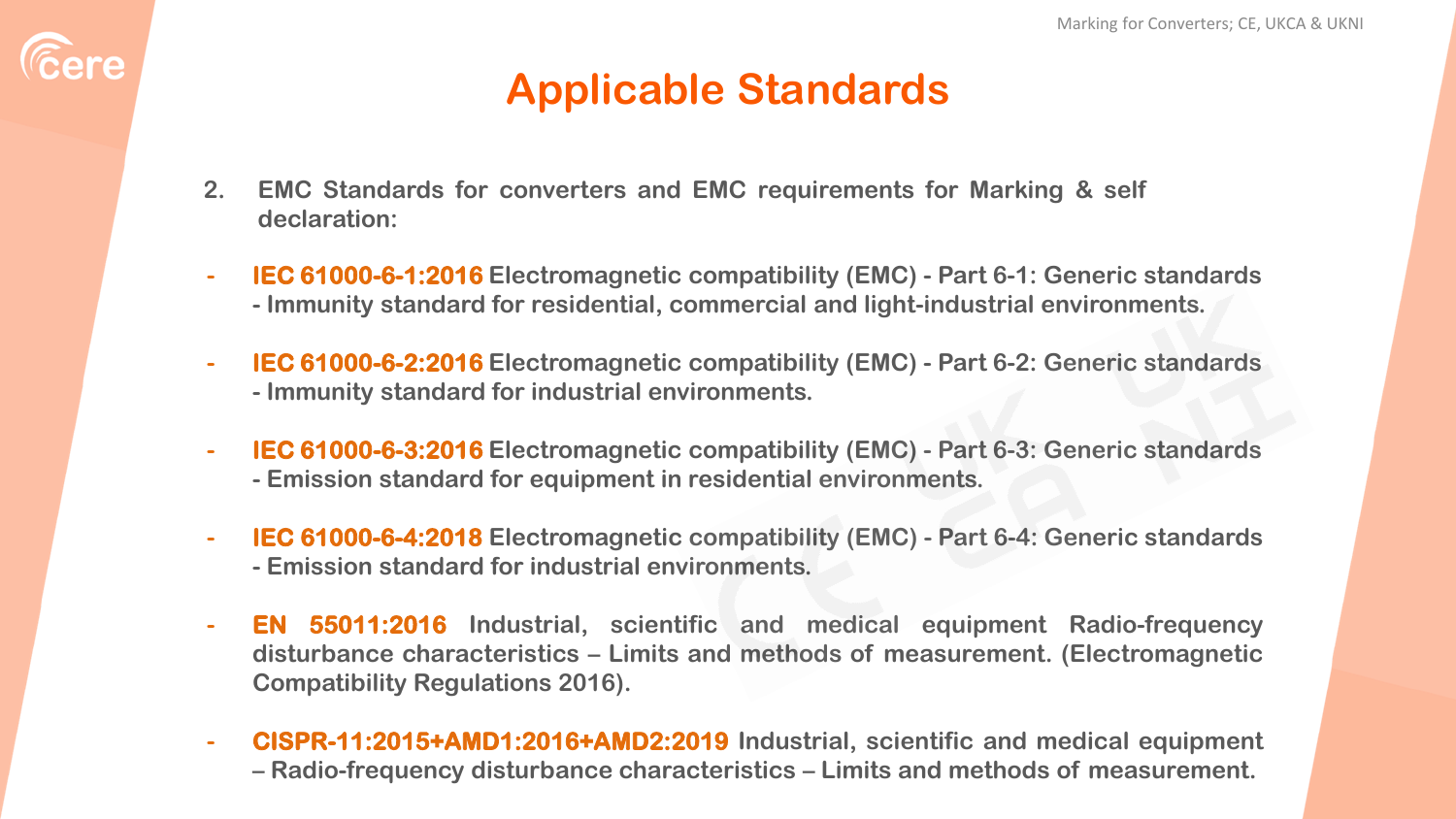#### **Contact us**



**Eere** 

#### **European Headquarters (Spain)**

**C/ Serrano, 8, 3 Izda, Madrid. 28001, Madrid, ES**

#### **European Laboratory**

**C/Monturiol, 15. Polígono Industrial de San Marcos, Getafe. 28906, Madrid, España.**

#### **Contact**

**[www.cerecertification.com](http://www.cerecertification.com/) [info@cerecertification.com](mailto:info@cerecertification.com) +34 910 612 614 [LinkedIn](https://www.linkedin.com/company/cerecertification) CERE Renewables [LinkedIn](https://www.linkedin.com/company/cere-industrial) CERE Industrial**

**Monday-Friday: 7am to 6pm (CET)**